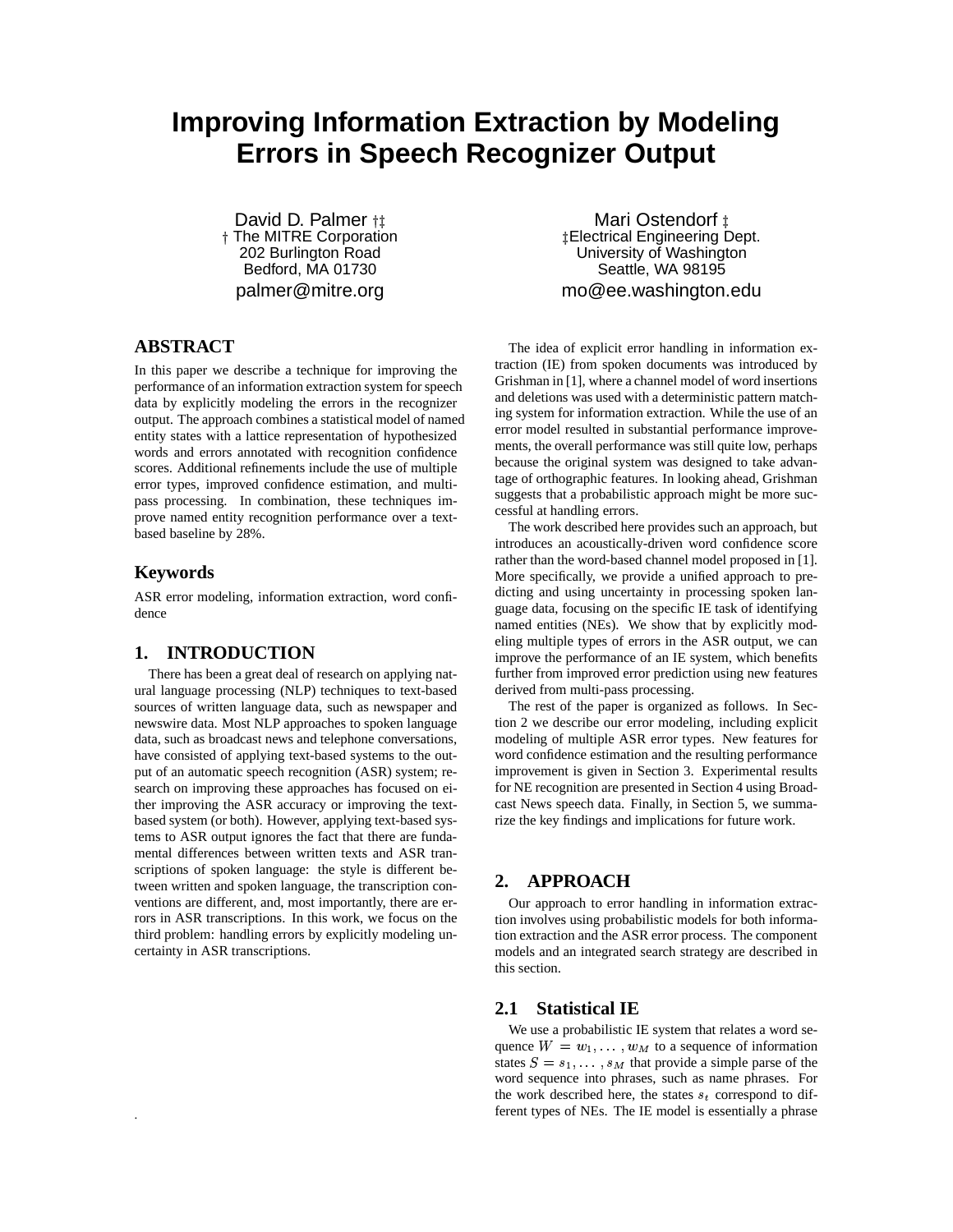language model:

$$
p(S, W) = p(s_1, \ldots, s_M, w_1, \ldots, w_M)
$$
(1)  

$$
= \prod_{t=1}^{M} p(w_t|w_{t-1}, s_t) p(s_t|s_{t-1}, w_{t-1})
$$

with state-dependent bigrams  $p(w_t|w_{t-1}, s_t)$  that model the types of words associated with a specific type of NE, and state transition probabilities  $p(s_t|s_{t-1}, w_{t-1})$  that mix the Markov-like structure of an HMM with dependence on the previous word. (Note that titles, such as "President" and "Mr.", are good indicators of transition to a name state.)

This IE model, described further in [2], is similar to other statistical approaches [3, 4] in the use of state dependent bigrams, but uses a different smoothing mechanism and state topology. In addition, a key difference in our work is explicit error modeling in the "word" sequence, as described next.

#### **2.2 Error Modeling**

To explicitly model errors in the IE system, we introduce new notation for the hypothesized word sequence,  $H = h_1, \dots, h_M$ , which may differ from the actual word sequence  $W$ , and a sequence of error indicator variables  $K = k_1, \ldots, k_M$ , where  $k_t = 1$  when  $h_t$  is an error and  $k_t = 0$  when  $h_t$  is correct. We assume that the hypothesized words from the recognizer are each annotated with confidence scores

$$
\gamma_t=p(k_t=0|H,A)=p(h_t=w_t|H,A),
$$

where  $A$  represents the set of features available for initial confidence estimation from the recognizer, acoustic or otherwise.



**Figure 1: Lattice with correct and error paths.**

We construct a simple lattice from  $h_1, \ldots, h_M$  with word "error" arcs indicated by  $\epsilon$ -tokens in parallel with each hypothesized word  $h_t$ , as illustrated in Figure 1. We then find the maximum posterior probability state sequence by summing over all paths through the lattice:

$$
S^* = \argmax_{G} p(S|H, A), \qquad (2)
$$

$$
= \argmax_{S} \sum_{K} p(S, K | H, A) \tag{3}
$$

or, equivalently, marginalizing over the sequence  $K$ . Equation 3 thus defines the decoding of named entities via the state sequence  $S$ , which (again) provides a parse of the word sequence into phrases.

Assuming first that  $K$  and  $H$  encode all the information from A about S, and then that the specific value  $h_t$  occurring at an error does not provide additional information for the NE states<sup>1</sup> S, we can rewrite Equation 3 as:

$$
S^* = \underset{S}{\operatorname{argmax}} \sum_{K} p(K|H, A)p(S|K, H, A)
$$
  
= 
$$
\underset{S}{\operatorname{argmax}} \sum_{K} p(K|H, A)p(S|K, H)
$$
  
= 
$$
\underset{S}{\operatorname{argmax}} \sum_{K} p(K|H, A)p(S|W_{(K, H)}).
$$

For the error model,  $p(K|H, A)$ , we assume that errors are conditionally independent given the hypothesized word sequence  $H$  and the evidence  $A$ :

$$
p(K|H, A) = \prod_{t=1}^{M} p(k_t|H, A).
$$
 (4)

where  $\gamma_t = p(k_t = 0 | H, A)$  is the ASR word "confidence". Of course, the errors are not independent, which we take advantage of in our post-processing of confidence estimates, described in Section 3.

We can find  $p(S|W)$  directly from the information extraction model,  $p(S, W)$  described in Section 2.1, but there is no efficient decoding algorithm. Hence we approximate

$$
p(S|W) = \frac{p(S, W)}{p(W)} \approx \bar{p}(S, W)
$$
 (5)

assuming that the different words that could lead to an error are roughly uniform over the likely set. More specifically,  $\bar{p}(S, W)$  incorporates a scaling term as follows:

$$
\bar{p}(\epsilon | w_{t-1} = v, s_t) = \frac{1}{N_v} p(\epsilon | w_{t-1} = v, s_t)
$$
 (6)

where  $N_v$  is the number of different error words observed after v in the training set and  $p(\epsilon | v, s_t)$  is trained by collapsing all different errors into a single label  $\epsilon$ . Training this language model requires data that contains  $\epsilon$ -tokens, which can be obtained by aligning the reference data and the ASR output. In fact, we train the language model with a combination of the original reference data and a duplicate version with  $\epsilon$ -tokens replacing error words.

Because of the conditional independence assumptions behind equations 1 and 4, there is an efficient algorithm for solving equation 3, which combines steps similar to the forward and Viterbi algorithms used with HMMs. The search is linear with the length  $M$  of the hypothesized word sequence and the size of the state space (the product space of NE states and error states). The forward component is over the error state (parallel branches in the lattice), and the Viterbi component is over the NE states.

If the goal is to find the words that are in error (e.g. for subsequent correction) as well as the named entities, then the objective is

$$
(S, K)^* = \underset{S, K}{\text{argmax}} p(S, K | H, A) \tag{7}
$$

$$
\approx \underset{S,K}{\text{argmax}} p(K|H,A)\bar{p}(S,W_{(K,H)}), \text{ (8)}
$$

<sup>&</sup>lt;sup>1</sup>Clearly, some hypotheses do provide information about  $S$  in that a reasonably large number of errors involve simple ending differences. However, our current system has no mechanism for taking advantage of this information explicitly, which would likely add substantially to the complexity of the model.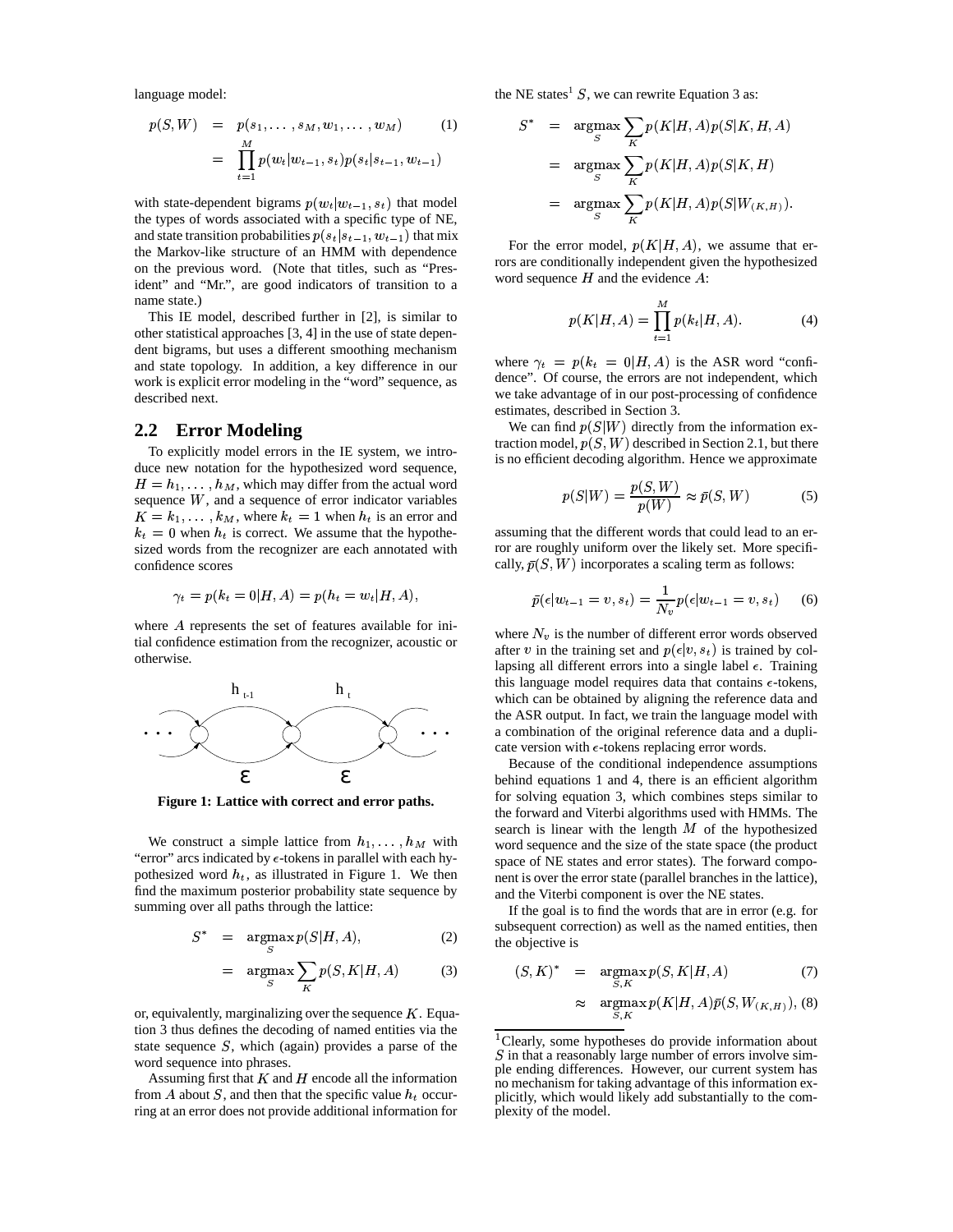which simply involves finding the best path  $K^*$  through fide the lattice in Figure 1. Again because of the conditional independence assumption, an efficient solution involves Viterbi decoding over an expanded state space (the product of the names and errors). The sequence  $K^*$  can help red us define a new word sequence W that contains  $\epsilon$ -tokens:  $\hat{w}_t = h_t$  if  $k_t^* = 0$ , and  $\hat{w}_t = \epsilon$  if  $k_t^* = 1$ . Joint error and named entity decoding results in a small degradation in named entity recognition performance, since only a single error path is used. Since errors are not used explicitly in this work, all results are based on the objective given by equation 3.

Note that, unlike work that uses confidence scores  $\gamma_t$  Du as a weight for the hypothesized word in information retrieval [5], here the confidence scores also provide weights  $(1 - \gamma_t)$  for explicit (but unspecified) sets of alternative hypotheses.

### **2.3 Multiple Error Types**

Though the model described above uses a single error token  $\epsilon$  and a 2-category word confidence score (correct word vs. error), it is easily extensible to multiple classes of errors simply by expanding the error state space. More specifically, we add multiple parallel arcs in the lattice in Figure 1, labeled  $\epsilon_1$ ,  $\epsilon_2$ , etc., and modify confidence estimation to predict multiple categories of errors.

In this work, we focus particularly on distinguishing out-of-vocabulary (OOV) errors from in-vocabulary (IV) errors, due to the large percentage of OOV words that are names (57% of OOVs occur in named entities). Looking at the data another way, the percentage of name words that are OOV is an order of magnitude larger than words in the "other" phrase category, as described in more detail in [6]. As it turns out, since OOVs are so infrequent, it is difficult to robustly estimate the probability of IV vs. OOV errors from standard acoustic features, and we simply use the relative prior probabilities to scale the single error probability.

#### **3. CONFIDENCE PREDICTION**

An essential component of our error model is the wordlevel confidence score,  $p(k_t|H, A)$ , so one would expect that better confidence scores would result in better error modeling performance. Hence, we investigated methods for improving the confidence estimates, focusing specifically on introducing new features that might complement the features used to provide the baseline confidence estimates. The baseline confidence scores used in this study were provided by Dragon Systems. As described in [7], the Dragon confidence predictor used a generalized linear model with six inputs: the word duration, the language model score, the fraction of times the word appears in the top 100 hypotheses, the average number of active HMM states in decoding for the word, a normalized acoustic score and the log of the number of recognized words in the utterance. We investigated several new features, of which the most useful are listed below.

First, we use a short window of the original confidence scores:  $\gamma_t$ ,  $\gamma_{t-1}$  and  $\gamma_{t+1}$ . Note that the post-processing paradigm allows us to use non-causal features such as  $\gamma_{t+1}$ . We also define three features based on the ratios of  $\gamma_{t-1}$ ,  $\gamma_t$ , and  $\gamma_{t+1}$  to the average confidence for the document in which  $h_t$  appears, under the assumption that a low con-

fidence score for a word is less likely to indicate a word error if the average confidence for the entire document is also low. We hypothesized that words occurring frequently in a large window would be more likely to be correct, again assuming that the ASR system would make errors randomly from a set of possibilities. Therefore, we define features based on how many times the hypothesis word  $h_t$  occurs in a window  $(h_{t-n},...,h_t,...,h_{t+n})$  for  $n = 5, 10, 25, 50,$  and 100 words. Finally, we also use the relative frequency of words occurring as an error in the training corpus, again looking at a window of  $\pm 1$  around the current word.

Due to the close correlation between names and errors, we would expect to see improvement in the error modeling performance by including information about which words are names, as determined by the NE system. Therefore, in addition to the above set of features, we define a new feature: *whether the hypothesis word*  $h_t$  *is part of a location, organization, or person phrase*. We can determine the value of this feature directly from the output of the NE system. Given this additional feature, we can define a multi-pass processing cycle consisting of two steps: confidence re-estimation and information extraction. To obtain the name information for the first pass, the confidence scores are re-estimated without using the name features, and these confidences are used in a joint NE and error decoding system. The resulting name information is then used, in addition to all the features used in the previous pass, to improve the word confidence estimates. The improved confidences are in turn used to further improve the performance of the NE system.

We investigated three different methods for using the above features in confidence estimation: decision trees, generalized linear models, and linear interpolation of the outputs of the decision tree and generalized linear model. The decision trees and generalized linear models gave similar performance, and a small gain was obtained by interpolating these predictions. For simplicity, the results here use only the decision tree model.

A standard method for evaluating confidence prediction [8] is the normalized cross entropy (NCE) of the binary correct/error predictors, that is, the reduction in uncertainty in confidence prediction relative to the ASR system error rate. Using the new features in a decision tree predictor, the NCE score of the binary confidence predictor improved from 0.195 to 0.287. As shown in the next section, this had a significant impact on NE performance. (See [6] for further details on these experiments and an analysis of the relative importance of different factors.)

## **4. EXPERIMENTAL RESULTS**

The specific information extraction task we address in this work is the identification of name phrases (names of persons, locations, and organizations), as well as identification of temporal and numeric expressions, in the ASR output. Also known as named entities (NEs), these phrases are useful in many language understanding tasks, such as coreference resolution, sentence chunking and parsing, and summarization/gisting.

#### **4.1 Data and Evaluation Method**

The data we used for the experiments described in this paper consisted of 114 news broadcasts automatically an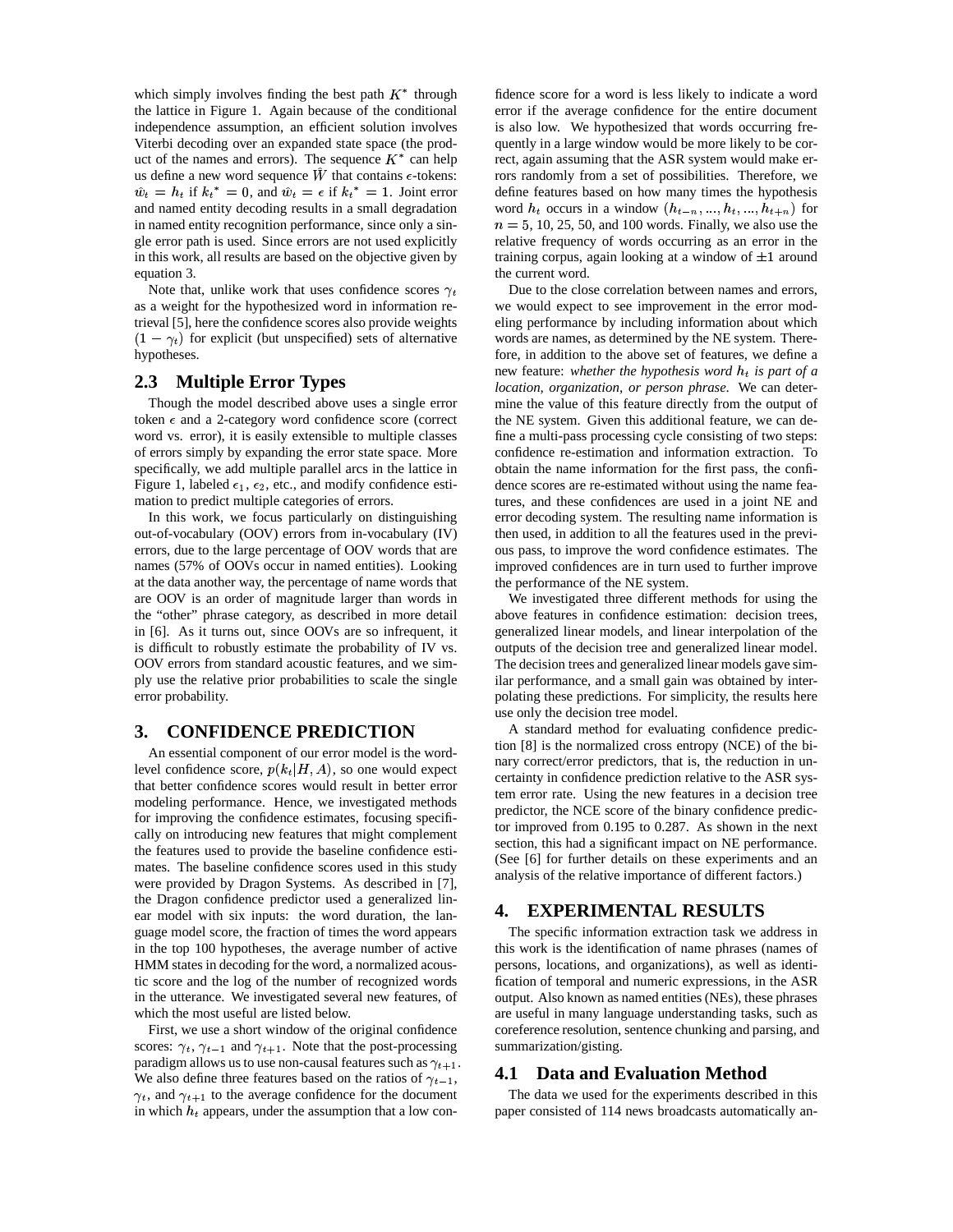notated with recognition confidence scores and hand labeled with NE types and locations. The data represents an intersection of the data provided by Dragon Systems for the 1998 DARPA-sponsored Hub-4 Topic, Detection and Tracking (TDT) evaluation and those stories for which named entity labels were available. Broadcast news data is particularly appropriate for our work since it contains a high density of name phrases, has a relatively high word error rate, and requires a virtually unlimited vocabulary.

We used two versions of each news broadcast: a reference transcription prepared by a human annotator and an ASR transcript prepared by Dragon Systems for the TDT evaluation [7]. The Dragon ASR system had a vocabulary size of about 57,000 words and a word error rate (WER) of about 30%. The ASR data contained the word-level confidence information, as described earlier, and the reference transcription was manually-annotated with named entity information. By aligning the reference and ASR transcriptions, we were able to determine which ASR output words corresponded to errors and to the NE phrases.

We randomly selected 98 of the 114 broadcasts as training data, 8 broadcasts as development test, and 8 broadcasts as evaluation test data, which were kept "blind" to ensure unbiased evaluation results. We used the training data to estimate all model parameters, the development test set to tune parameters during development, and the evaluation test set for all results reported here. For all experiments we used the same training and test data.

#### **4.2 Information Extraction Results**

Table 1 shows the performance of the baseline information extraction system (row 1) which does not model errors, compared to systems using one and two error types, with the baseline confidence estimates and the improved confidence estimates from the previous section. Performance figures are the standard measures used for this task: F-measure (harmonic mean of recall and precision) and slot error rate (SER), where separate type, extent and content error measures are averaged to get the reported result.

The results show that modeling errors gives a significant improvement in performance. In addition, there is a small but consistent gain from modeling OOV vs. IV errors separately. Further gain is provided by each improvement to the confidence estimator.

Since the evaluation criterion involves a weighted average of content, type and extent errors, there is an upper bound of 86.4 for the F-measure given the errors in the recognizer output. In other words, this is the best performance we can hope for without running additional processing to correct the ASR errors. Thus, the combined error modeling improvements lead to recovery of 28% of the possible performance gains from this scheme. It is also interesting to note that the improvement in identifying the extent of a named entity actually results in a decrease in performance of the content component, since words that are incorrectly recognized are introduced into the named entity regions.

#### **5. DISCUSSION**

In this paper we described our use of error modeling to improve information extraction from speech data. Our model is the first to explicitly represent the uncertainty inherent in the ASR output word sequence. Two key in**Table 1:** Named entity (NE) recognition results using different error models and feature sets for predicting confidence scores. The baseline confidence scores are from the Dragon recognizer, the secondary processing re-estimates confidences as <sup>a</sup> function of <sup>a</sup> window of these scores, and the names are provided by <sup>a</sup> previous pass of named entity detection.

| $\epsilon$ -tokens          | Confidence<br>Scores    | NE<br>F-Measure | <b>NE</b><br><b>SER</b> |
|-----------------------------|-------------------------|-----------------|-------------------------|
| none                        | none                    | 68.4            | 50.9                    |
|                             | baseline                | 71.4            | 46.1                    |
| $\mathcal{D}_{\mathcal{L}}$ | baseline                | 71.5            | 45.9                    |
|                             | + secondary             | 71.8            | 44.9                    |
| $\mathcal{D}_{\mathcal{A}}$ | + secondary             | 72.0            | 44.8                    |
|                             | $+$ secondary + names   | 73.1            | 44.3                    |
| 2                           | $+$ secondary $+$ names | 73.4            | 43.9                    |

novations are the use of word confidence scores to characterize the ASR outputs and alternative hypotheses, and integration of the error model with a statistical model of information extraction. In addition, improvements in performance were obtained by modeling multiple types of errors (in vocabulary vs. out of vocabulary) and adding new features to the confidence estimator obtained using multipass processing. The new features led to improved confidence estimation from a baseline NCE of 0.195 to a value of 0.287. The use of the error model with these improvements resulted in a reduction in slot error rate of 14% and an improvement in the F-measure from 68.4 to 73.4.

The integrated model can be used for recognition of NE's alone, as in this work, or in joint decoding of NEs and errors. Since ASR errors substantially degrade NE recognition rates (perfect NE labeling with the errorful outputs here would have an F-measure of 86.4), and since many names are recognized in error because they are out of the recognizer's vocabulary, an important next step in this research is explicit error detection and correction. Preliminary work in this direction is described in [6]. In addition, while this work is based on 1-best recognition outputs, it is straightforward to use the same algorithm for lattice decoding, which may also provide improved NE recognition performance.

#### **Acknowledgments**

The authors thank Steven Wegmann of Dragon Systems for making their ASR data available for these experiments and BBN for preparing and releasing additional NE training data. This material is based in part upon work supported by the National Science Foundation under Grant No. IIS0095940. Any opinions, findings, and conclusions or recommendations expressed in this material are those of the author(s) and do not necessarily reflect the views of the National Science Foundation.

#### **6. REFERENCES**

[1] R. Grishman, "Information extraction and speech recognition," *Proceedings of the Broadcast News*